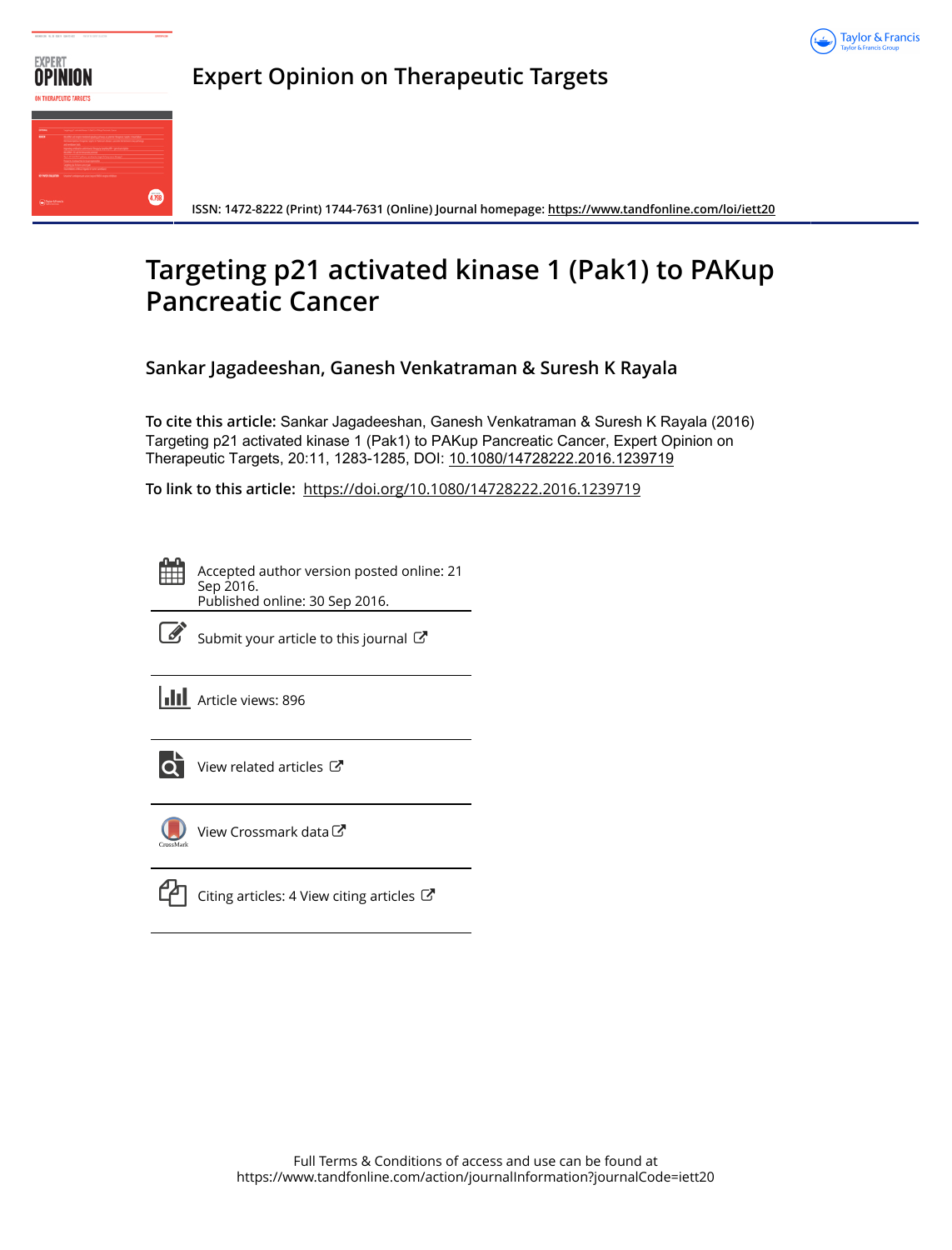## EDITORIAL



# Targeting p21 activated kinase 1 (Pak1) to PAKup Pancreatic Cancer

S[a](#page-1-0)nkar Jagadeeshan<sup>a,b</sup>, Ganesh Venkatraman<sup>c</sup> and Suresh K Rayala<sup>a</sup>

<span id="page-1-0"></span>ªDepartment of Biotechnology, IIT Madras, Chennai, India; <sup>b</sup>Department of Genetics, University of Madras, Chennai, India; <sup>c</sup>Department of Human Genetics, Sri Ramachandra University, Chennai, India

ARTICLE HISTORY Received 11 July 2016; accepted 19 September 2016; published online 29 September 2016

KEYWORDS Pak1; pancreatic adenocarcinoma; gemcitabine resistance; Pak1 inhibitors

<span id="page-1-3"></span><span id="page-1-2"></span><span id="page-1-1"></span>Pancreatic ductal adenocarcinoma (PDAC) is one of the leading causes of cancer-related deaths in advanced countries and is on the rise in developing countries. It is a devastating disease with a median five-year survival rate of only 8% [[1](#page-2-0)]. The fundamental reason for such a poor survival rate is that so far no clinically effective targeted therapeutics have been developed for this disease [\[2\]](#page-2-1). This situation calls for the need to focus on discovering novel signaling molecules that could lead to PDAC, and also to define the mechanistic role of these molecules in causing cancer progression, metastasis, and therapeutic resistance. The signaling molecules as well as their molecular mechanisms that contribute to the transformation of normal pancreatic cells to pancreatic adenocarcinoma cells have been widely studied [[3](#page-2-2)]. Approximately more than 95% of human pancreatic cancers carry oncogenic RAS mutations, specifically in K-RAS at codon 12 [[4](#page-2-3)]. This has been shown to erratically activate Pak1. P21 activated kinase 1 (Pak1)—a serine/threonine kinase that orchestrates cytoskeletal remodeling and cell motility—has been shown to function as downstream nodule for various oncogenic signaling pathways that promote cell proliferation, regulate apoptosis, and accelerate mitotic abnormalities, resulting in tumor formation and invasiveness. Recent reports showed that Pak1 per se is overexpressed and plays a crucial role in transformation in a wide variety of cancers and also causes drug resistance [\[5,](#page-3-0)[6](#page-3-1)]. Despite the remarkable increase in information about the biology of human Pak1 in various malignancies since its discovery, the contribution and direct role of Pak1 signaling to the etiology of pancreatic cancer remains elusive, and this represents one of the core areas to focus on.

<span id="page-1-6"></span><span id="page-1-5"></span><span id="page-1-4"></span>As a consequence of this, Pak1 expression pattern in human pancreatic cancer tissues was evaluated and it was found that Pak1 levels are significantly high in PDAC tissue [[4](#page-2-3)[,7](#page-3-2)]. Overexpression and downregulated Pak1 cell line model systems revealed explicit changes in transforming properties, and Pak1 diminished cells failed to form tumors in athymic mice [\[7](#page-3-2)]. Quantitative PCR array-based approach identified fibronectin (FN), a component of the extracellular matrix, as a transcriptional target of Pak1 signaling. Further, in vitro studies revealed that Pak1 per se nuclear Pak1 contributes to invasive EMT phenotype via modulating NF-κB-p65-FN nexus in pancreatic cancer cells [\[7\]](#page-3-2). This is one of the first molecular studies to

examine the role of Pak1 pathway in the involvement of pancreatic cancer.

<span id="page-1-8"></span><span id="page-1-7"></span>Tumor cell–stroma interactions are being increasingly recognized as important determinants of pancreatic tumor cell fate. It is well established that pancreatic cancer cells recruit pancreatic stellate cells (PSCs) via fibrogenic and mitogenic factors, which promote PSC activation, fibrosis, and ECM remodeling capability [\[8\]](#page-3-3). As Pak1 modulates EMT markers like FN, E-cadherin, and vimentin, it is speculated that Pak1 might also play a role in activating PSCs, thereby causing desmoplasia, which will eventually lead to chemoresistance [\(Figure 1\)](#page-2-4). On the other hand, Pak1 being an established survival signaling molecule may also protect pancreatic cancer cells from adverse effects of chemotherapy via multiple signaling crosstalks. Therefore, combinatorial therapeutic strategies capable of managing these detrimental effects of Pak1 need to be tailored to effectively handle pancreatic cancer [\[9\]](#page-3-4). Also, it was reported that targeting RAC-Pak1 signaling in RASdriven cancers using Pak1 deletion or Pak1 inhibitor could efficiently regress tumor growth in vivo [[10\]](#page-3-5). As the earlier pharmacologic inhibitors of Pak1 are not very specific, new Pak1 selective inhibitors such as FRAX-597, G-5555, Novartis compound 3 etc. are been synthesized and are under evaluation for clinical efficacy [\[11](#page-3-6)–[13\]](#page-3-7). In addition, as suggested by Baker et al. [\[14\]](#page-3-8), it would be worthwhile to identify a reliable Pak1 substrate-specific biomarker for Pak1 inhibitor antitumor activity. This will aid in highthroughput screening of inhibitors specific and selective to Pak1 on a reliable model system. We hope that all these strategies to handle Pak1 in tumor cells will eventually pave the way to PAKup pancreatic cancer to a certain extent.

# <span id="page-1-10"></span><span id="page-1-9"></span>Expert opinion

Ample amount of PubMed data available on Pak1 point out to the fact that Pak1 is one of the extensively studied/investigated molecule in the field of oncology. Pak1—a serine threonine kinase—is amplified or overexpressed in several tumors. Pak1's ability to modulate cytoskeletal remodeling and cell survival functions have triggered considerable interest among cancer researchers—to an extent that strategies targeting Pak1 may lead to the emergence of target specific drugs.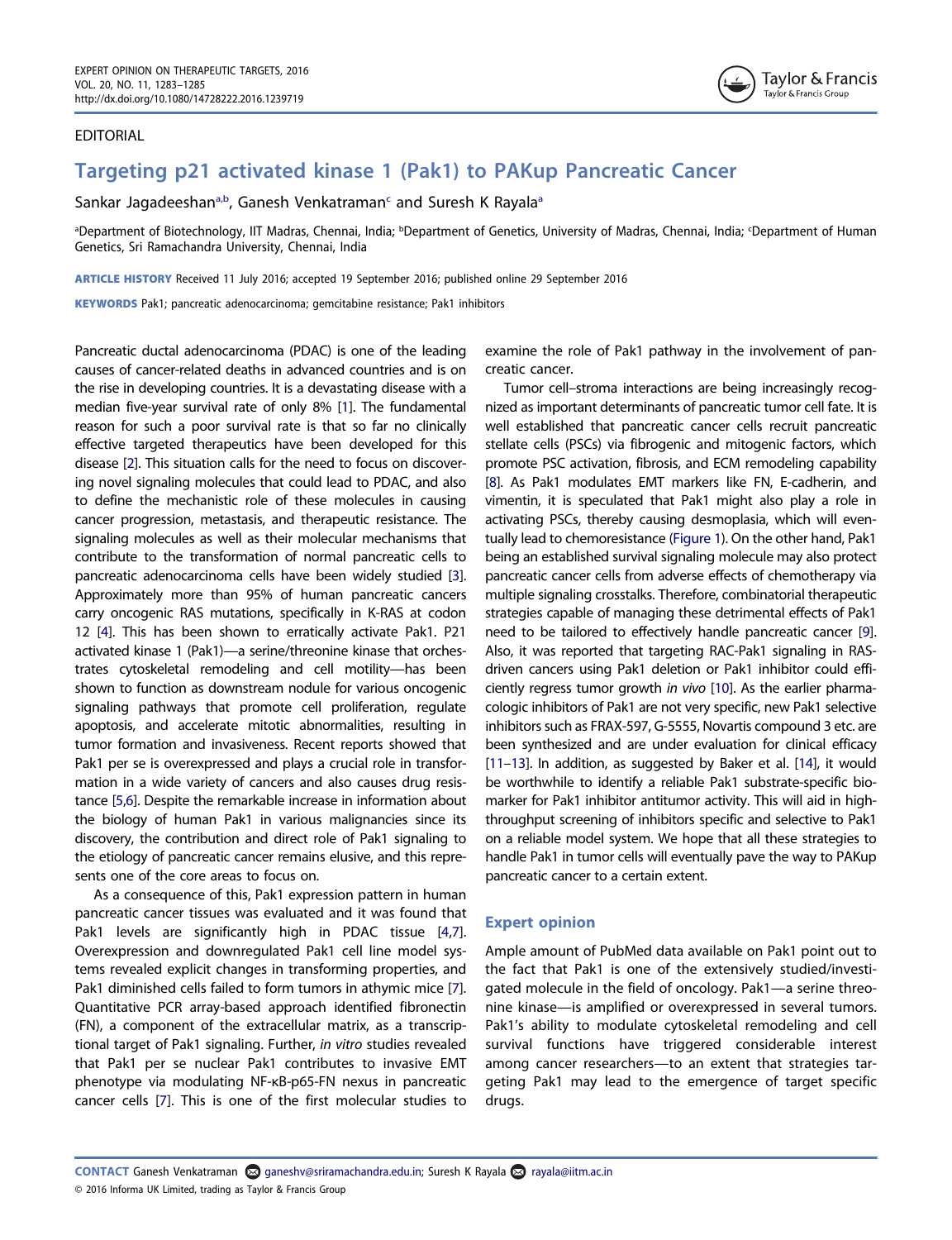

#### Therapeutic potential of Pak1 inhibitors to Pakup PDAC

<span id="page-2-4"></span>Figure 1. Pak1 over expression promotes proliferation, metastasis and drug resistance in pancreatic cancer through Pak1-NF-κBp65-Fibronectin pathway. Activation of this nexus would enhance tumorigenesis process by activating EMT, fibronectin production, fibrosis, desmoplastic reaction, increasing vascular formation and recruiting immune cells for tumor growth. Blocking of Pak1 activation and downstream nexus pathways with Pak1 inhibitors might play a therapeutic role for the treatment of pancreatic cancer.

<span id="page-2-6"></span>PDAC remains one of the most lethal cancers among all solid tumors. Recently, several reports [\[4](#page-2-3)[,9,](#page-3-4)[11,](#page-3-6)[15](#page-3-9)] unraveled the role of Pak1 in the activation of pancreatic stellate cells (PSCs), its involvement in transforming normal pancreatic cells to PDAC and its ability to modulate drug resistance in pancreatic cancer. All these findings suggest that Pak1-specific inhibitors will prove to be a better adjuvant with the existing chemotherapy modality for PDAC. In addition, the reported difference in the expression levels of Pak1 between adjacent normal and human pancreatic tumor tissues could be exploited to develop drugs that selectively inhibit cancer cells.

<span id="page-2-5"></span>The identification of unique Pak1 substrates as well as novel Pak1-interacting proteins combined with the availability of the crystal structure of Pak1 provides an ideal atmosphere to develop novel small molecules/inhibitors or peptides to interfere with Pak1 activity. However, till date, no specific Pak1-directed therapeutic drug has advanced to proof-of-concept studies in human trails, although several major pharmaceutical companies are currently attempting to produce such drugs that inhibit Pak1 kinase activity. One possible impeding factor which is difficult to achieve is the selectivity within the PAK family, because of sequence homology among the family members. Although some Pak1 selective inhibitors like IPA-3 [[9,](#page-3-4)[16](#page-3-10)–[19\]](#page-3-11), FRAX-597 [[11](#page-3-6)[,20\]](#page-3-12), G-5555 [[12](#page-3-13)], and Novartis compound 3 [\[13\]](#page-3-7) have been disclosed, the successful in vivo dose optimization for target specificity and stability is yet to be tested on larger group of animals.

#### Funding

S. K. Rayala and G. Venkatraman are funded by Department of Biotechnology, Govt. of India, (BT/PR13559/Med/30/28/2010).

## Declaration of interest

The authors have no relevant affiliations or financial involvement with any organization or entity with a financial interest in or financial conflict with the subject matter or materials discussed in the manuscript. This includes employment, consultancies, honoraria, stock ownership or options, expert testimony, grants or patents received or pending, or royalties.

# **References**

Papers of special note have been highlighted as either of interest (•) or of considerable interest (••) to readers.

- <span id="page-2-0"></span>1. Siegel RL, Miller KD, Jemal A. Cancer statistics. CA Cancer J Clin. [2016](#page-1-1);66:7–30.
- <span id="page-2-1"></span>2. Oberstein PE, Olive KP. Pancreatic cancer: why is it so hard to treat? Therap Adv Gastroenterol. [2013](#page-1-2);6:321–337.
- <span id="page-2-2"></span>3. Jones S, Zhang X, Parsons DW, et al. Core signaling pathways in human pancreatic cancers revealed by global genomic analyses. Science. [2008;](#page-1-3)321:1801–1806.
- <span id="page-2-3"></span>4. Yeo D, He H, Baldwin GS, et al. The role of p21-activated kinases in pancreatic cancer. Pancreas. [2015](#page-1-4);44:363–369.
- This review states potential role of PAKs in pancreatic cancer and provides a foundation for more effective therapeutics to improve our current treatment of pancreatic cancer.

#### **Normal Pancreatic Epithelium**